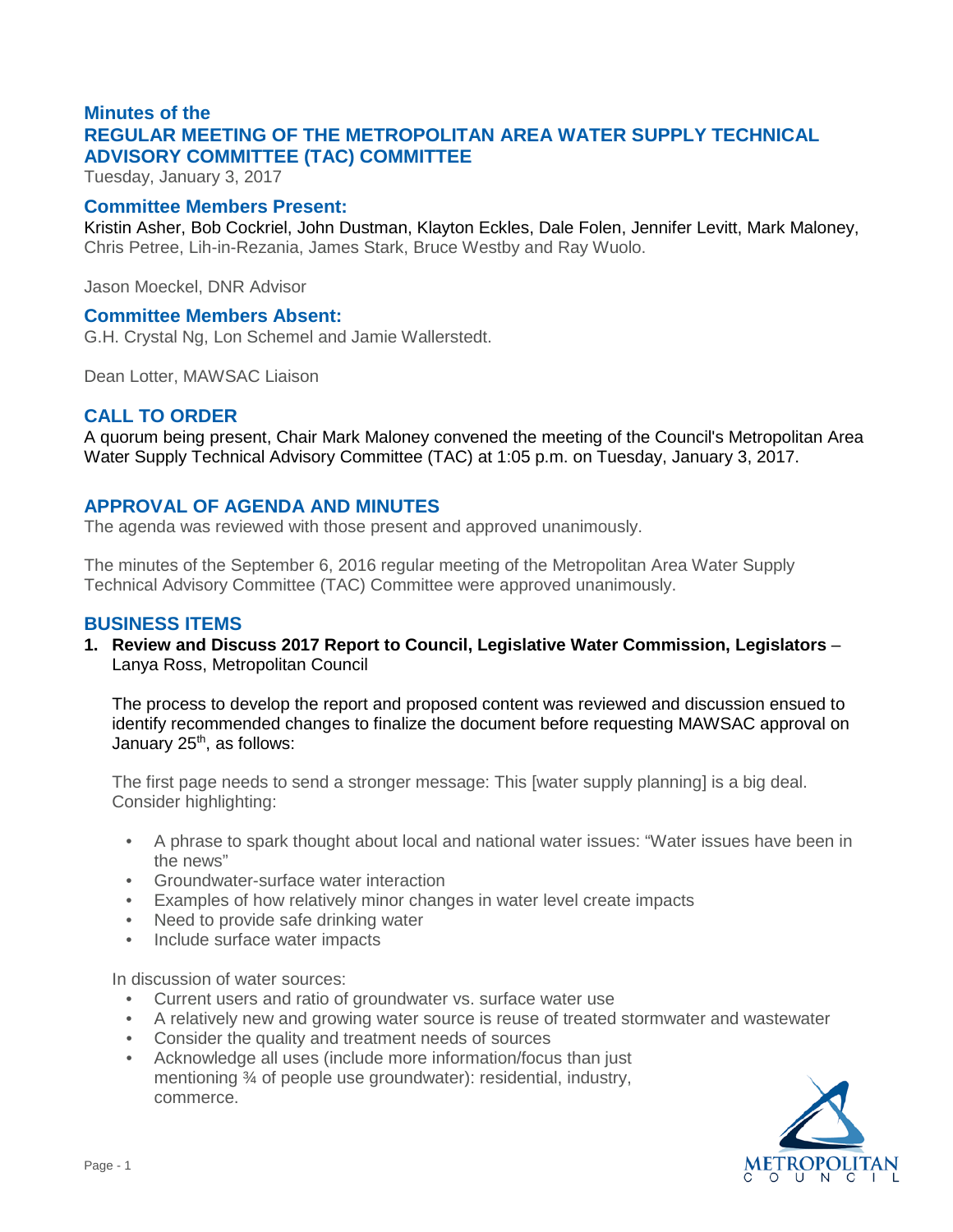There should be fair and balanced treatment of all water sources – not just groundwater

Consider as a core message throughout:

- Use of sources was more evenly split; now it is not. Sources are not distributed evenly
- There are limits on all sources; Although abundant, we need to work within limits
- The region has plans to grow, and we need water to support this
- Water supply infrastructure is vital: aging, contamination, use of multiple sources
- We need to be prepared for surprises, emergencies, future challenges (resilience, safety net)
- Need collaboration/partnerships for safe interconnections, back-up supplies

The report should also address source water protection, including interjurisdictional challenges, cost/challenge of managing contaminants.

Case studies should illustrate the risks the region faces, and successful approaches that need support. Consider replacing modeling case study with one focusing on Oakdale or New Brighton.

### **2. Working Collaboratively to Support Regional Water Supply Planning during the Upcoming Legislative Session** – Ali Elhassan, Metropolitan Council

An update was provided about the 2017 legislative session including possible impacts to water supply planning in the metro area.

Staff indicated that MCES is requesting \$3 million in Clean Water Funds (CWF) for the biennium for projects, mostly as pass-through to contractors. MCES is also requesting non-CWF money for staffing and other such internal functions.

Staff stated they have been notified that tax revenues are down and that all agencies are being asked to reduce their funding requests. Staff asked that TAC members provide their support. TAC members indicated that such requests should be directed to their employers in order to avoid potential conflicts of interest or addressed to MAWSAC.

#### 3. **Joint MAWSAC/TAC Workshop Discussion** – Dave Brown, Metropolitan Council

A short synopsis of the joint workshop was provided to set the stage for group discussion on what is next for MAWSAC and TAC. Staff proposed a concept where the two committees could, every year, consider all of the main issues that were determined at the joint workshop. The high-level main issues from the workshop fell into five main categories as follows:

- 1. Water Availability and Risks (Technical Needs)
- 2. Collaboration
- 3. Conservation
- 4. Funding
- 5. Relationships Regulatory and LGUs

A schedule for 2017 TAC meetings, as well proposed main issue categories to discuss at each meeting was presented and are shown below:

- March 7, 2017: Technical Needs
- May 2, 2017: Collaboration/Relationships (combines Item 2 and 5 from above)
- June 27, 2017: Conservation
- September 5, 2017: Funding
- November 7, 2017: Recommended Priorities